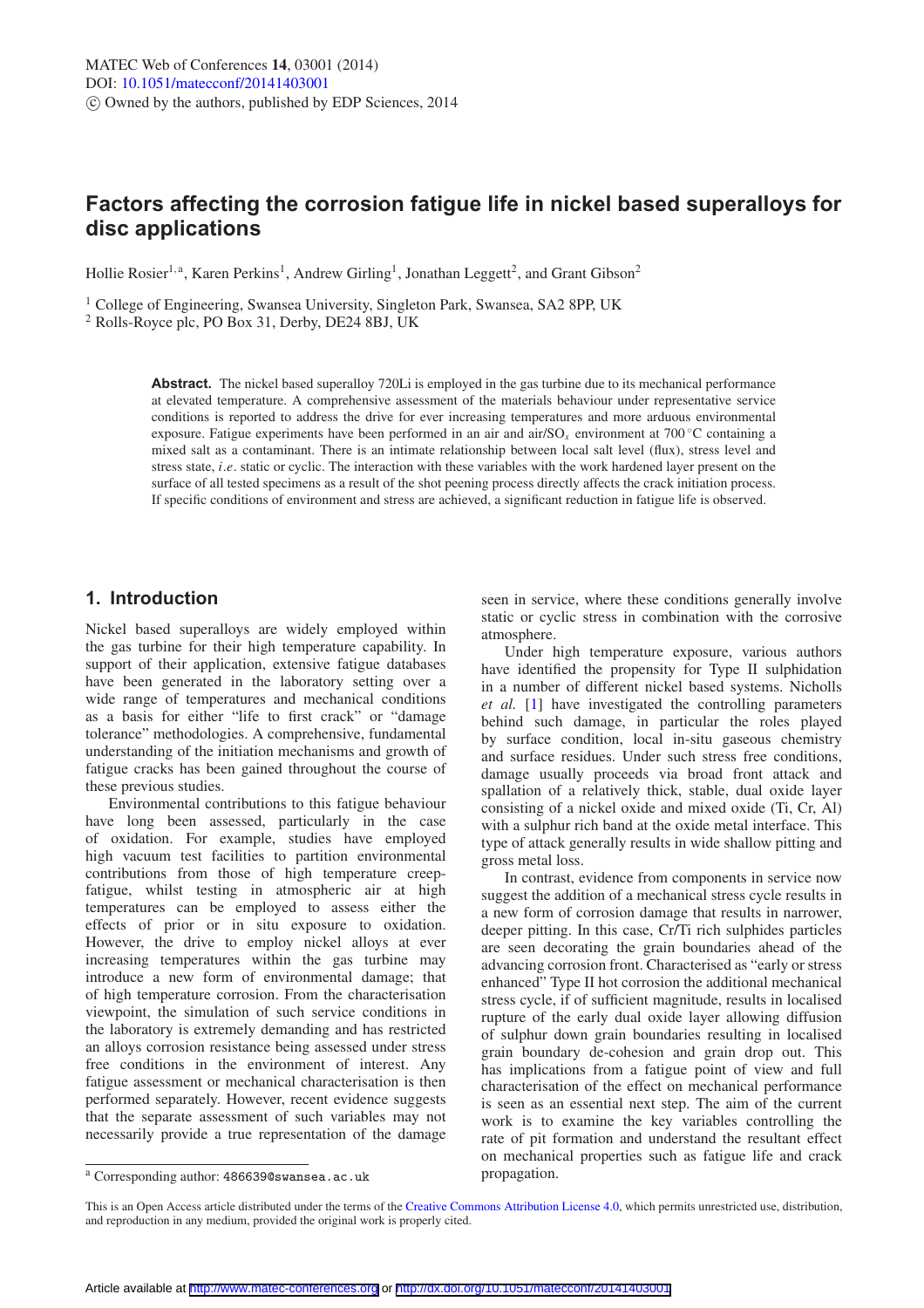**Table 1.** Chemical composition of 720Li wt.%.

<span id="page-1-1"></span>

| $ C_r $ $ C_0 $ $M_0 $ $W$ $ A_l $ $T_l $ $C$              |  |  |  | $ Z_{r} $ | Ni |
|------------------------------------------------------------|--|--|--|-----------|----|
| 16   15   3   1.25   2.5   5   0.015   0.015   0.035   Bal |  |  |  |           |    |

<span id="page-1-0"></span>

**Figure 1.** Optical micrograph of as-received 720Li revealed using Kalling's reagent [\[2](#page-5-1)].

<span id="page-1-2"></span>

**Figure 2.** Schematic diagram of specimen design utilised, a) cylindrical design and b) notch specimen,  $Kt = 2.2$ .

## **2. Material**

Experimental work and techniques developed throughout this study were conducted on the nickel superalloy, Udimet 720Li. 720Li has been developed for turbine disc applications due to its mechanical performance at elevated temperatures. The microstructure consists of a grain size of approximately 6–32  $\mu$ m with primary γ' (Ni<sub>3</sub>(Al,Ti)) measuring  $3-5 \mu m$  distributed on the grain boundaries, and secondary  $\gamma$ ' measuring 70–[1](#page-1-0)20 nm, shown in Fig. 1 [\[2\]](#page-5-1). The chemical composition of 720Li is reported in Table [1.](#page-1-1)

Specimens were provided in the as machined, fully heat treated condition in the form of a double edge notch and cylindrical specimen design, Fig. [2.](#page-1-2) Specimens were in the shot peened condition.

### **3. Experimental procedures**

Several key variables were identified that have the potential to affect corrosion mechanism, rate of damage formation and the mechanical properties of the alloy. The variables considered in this study are salt flux at a fixed  $SO_2$ content (ppm), stress amplitude/peak stress and waveform. A systematic study of each variable was performed as detailed in the following sections.

### **3.1. Effect of salt flux**

The effect of salt flux on fatigue life was examined utilising the double edge notch specimen design. The salt solution

<span id="page-1-3"></span>

**Figure 3.** Schematic diagram of test setup for corrosion fatigue studies.

consisted of a fully saturated 98% Na<sub>2</sub>SO<sub>4</sub> – 2% NaCl mixture dissolved in a water/methanol mix. Full details of the development of this salting technique may be found elsewhere [\[3\]](#page-5-2). Specimens were pre-heated to a temperature of  $120^{\circ}$ C and utilising a micro-pipette, salt solution was added to each notch in  $1 \mu l$  batches until the desired level was reached. The use of a fully saturated solution prevented any re-dissolution of the already deposited salt and resulted in a uniform distribution of salt in the notch. Six fatigue tests were conducted in total covering a range of  $5 \mu$ l– $50 \mu$ l.

Fatigue testing was performed at 700 ◦C within an environmental test chamber that encapsulated the load train to provide a continuous flow of an air/300ppm  $SO<sub>2</sub>$ mix at 80 ccm. A schematic diagram of the test apparatus is shown in Fig. [3.](#page-1-3) Tests were conducted under load control utilising an,  $R = 0$ , trapezoidal waveform of 1-1-1-1 seconds at a single stress level. This value of stress corresponds to approximately mid stress/life range on an air S/N curve for the same material. This also ensured failure within 100 hours, thus negating the need for specimen re-coating. This is desirable, as any interruption to the testing can significantly alter the final life of the test.

### **3.2. Effect of stress**

The effect of stress on fatigue life was examined utilising a plain cylindrical specimen design. Prior to testing, salt was deposited on preheated specimens comprising a series of micropipette salt deposits of  $4 \mu l$  each positioned at 9 separate locations within the parallel gauge length of the specimen. This quantity of salt was identified from initial studies as that which gave comparable corrosion morphology as the previous specimen geometry at a similar level of stress. Any change in morphology/ mechanism during the tests would then be directly related to the change in stress and not from difference in test setup/specimen design.

Fatigue testing was again performed at 700 ◦C under a continuous flow of air/300vpm  $SO_2$  mix at 80 ccm. Tests were conducted under load control utilizing a fully reversed,  $R = -1$ , trapezoidal waveform of 1-1-1-1 seconds at a range of peak stress to induce failure within a range of lifetimes from  $10^3$  and  $10^5$  cycles. Complete specimen rupture was selected as failure criteria.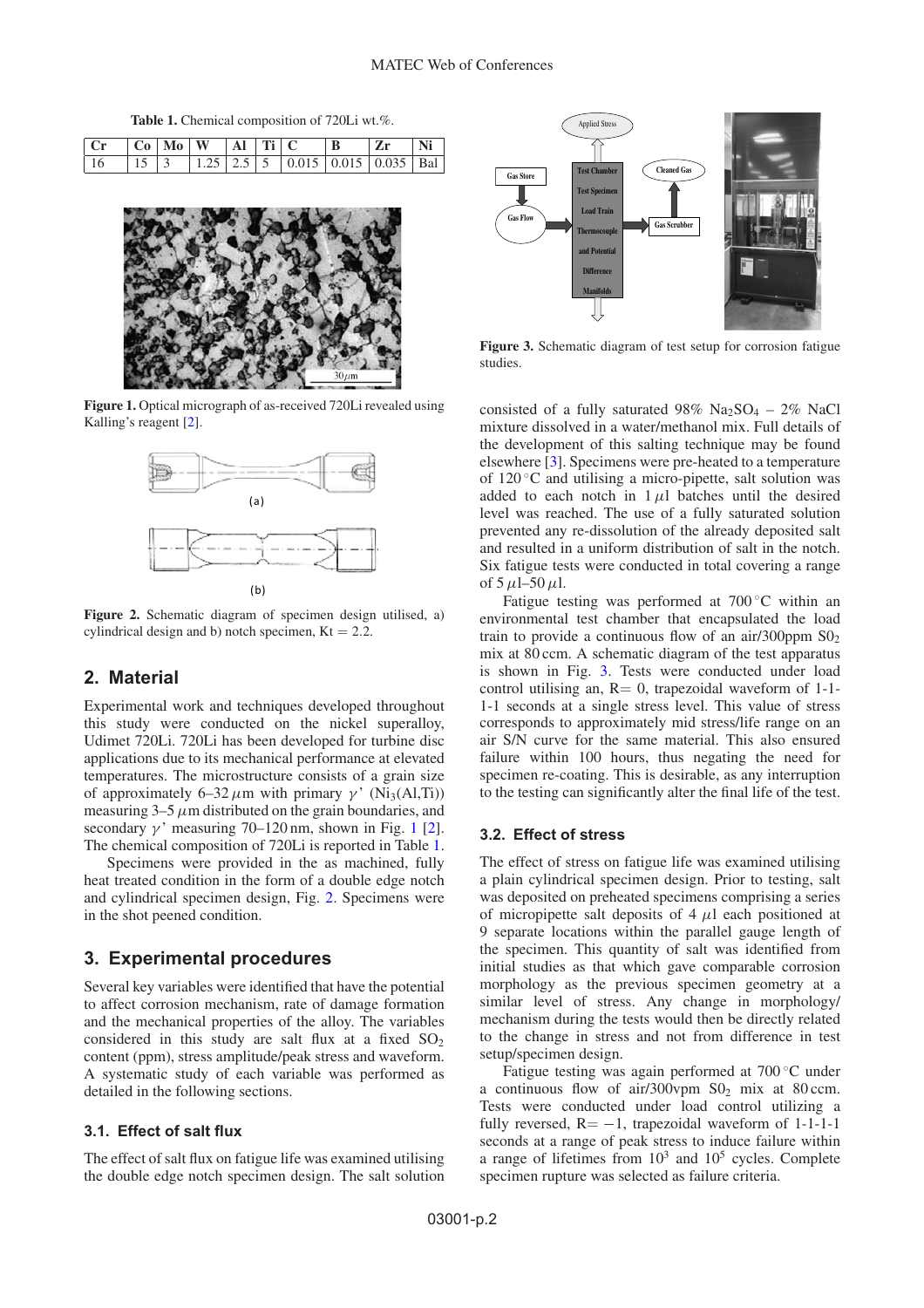<span id="page-2-0"></span>

**Figure 4.** Schematic illustration of three waveforms utilised for examination of dwell effects.

### **3.3. Effect of waveform**

The effect of waveform on fatigue life was examined utilising a plain cylindrical specimen design. Prior to testing, salt was deposited on preheated specimens comprising a series of micropipette salt deposits of  $4 \mu l$  each positioned at 9 separate locations within the parallel gauge length of the specimen as described previously.

Fatigue testing was again performed at 700 ◦C under a continuous flow of air/300vpm  $SO_2$  mix at 80ccm. Tests were conducted under load control, fully reversed,  $R =$ −1. To allow for direct comparison with existing data and similar alloys, three standard trapezoidal waveforms were utilized (Fig. [4\)](#page-2-0) at a range of peak stress to induce failure within a range of lifetimes from 10 and 105 cycles. Complete specimen rupture was selected as failure criteria.

#### **3.4. Post test fractography and analysis**

Subsequent to testing, all failed specimens were inspected via optical and scanning electron microscopy (SEM/BSE and EDX) to identify the sites of fatigue crack initiation, specific fracture modes and detailed characterisation of corrosion/oxidation products.

### **4. Results and discussion**

#### **4.1. Effect of salt flux**

The effect of salt flux on fatigue life is shown in Fig. [5,](#page-2-1) plotted as salt dosing per notch  $(\mu l)$  versus number of cycles to failure. Air baseline and SO*<sup>x</sup>* only data are also shown for comparison purposes. The data essentially describes a "C" shape whereby at the highest and lowest salt flux, the lives tend towards that obtained in Air or air/ SO*<sup>x</sup>* only.

Detailed fractographic characterisation of the post test specimens indicate the data may be split into three separate regimes based on differences in failure mechanism.

Firstly, "high flux" or type II hot corrosion, demonstrates a thick dual oxide layer consisting nickel oxide and mixed oxide with a sulphur rich band between oxide and metal substrate, Fig. [6.](#page-2-2) This layer is typically  $20-30 \mu m$  thick. Surface damage or pitting is typically broad front in nature, *i*.*e*. wide shallow pitting. This type of morphology is typically observed during static corrosion testing and results in gross metal loss and spallation of

<span id="page-2-1"></span>

**Figure 5.** The effect of salt flux on fatigue life.

<span id="page-2-2"></span>

**Figure 6.** (a) Typical example of oxide developed under "high flux" or type II hot corrosion conditions.



**Figure 6.** (b) Broad shallow pitting typical of high flux conditions. Backscattered electron image of polished surface (unetched) – principal stress axis parallel to oxide layer.

<span id="page-2-3"></span>

**Figure 7.** Typical example of sulphidation cracking found under low flux conditions. Backscattered electron image of polished surface (un-etched) – principal stress axis parallel to oxide layer.

the oxide layer [\[4\]](#page-5-3). Under fatigue testing, whilst causing a gradual reduction in section of the test specimens and corresponding increase in net section stress, it has minimal effect on overall life.

At "low flux" or sulphidation attack there simply is insufficient salt present to provide any significant attack Fig. [7.](#page-2-3) This type of cracking is indicative of SO*<sup>x</sup>* only testing whereby oxide are much thinner, with characteristic "mounds" surrounding any surface cracking. Data tends towards that of air or air /SO*<sup>x</sup>* only.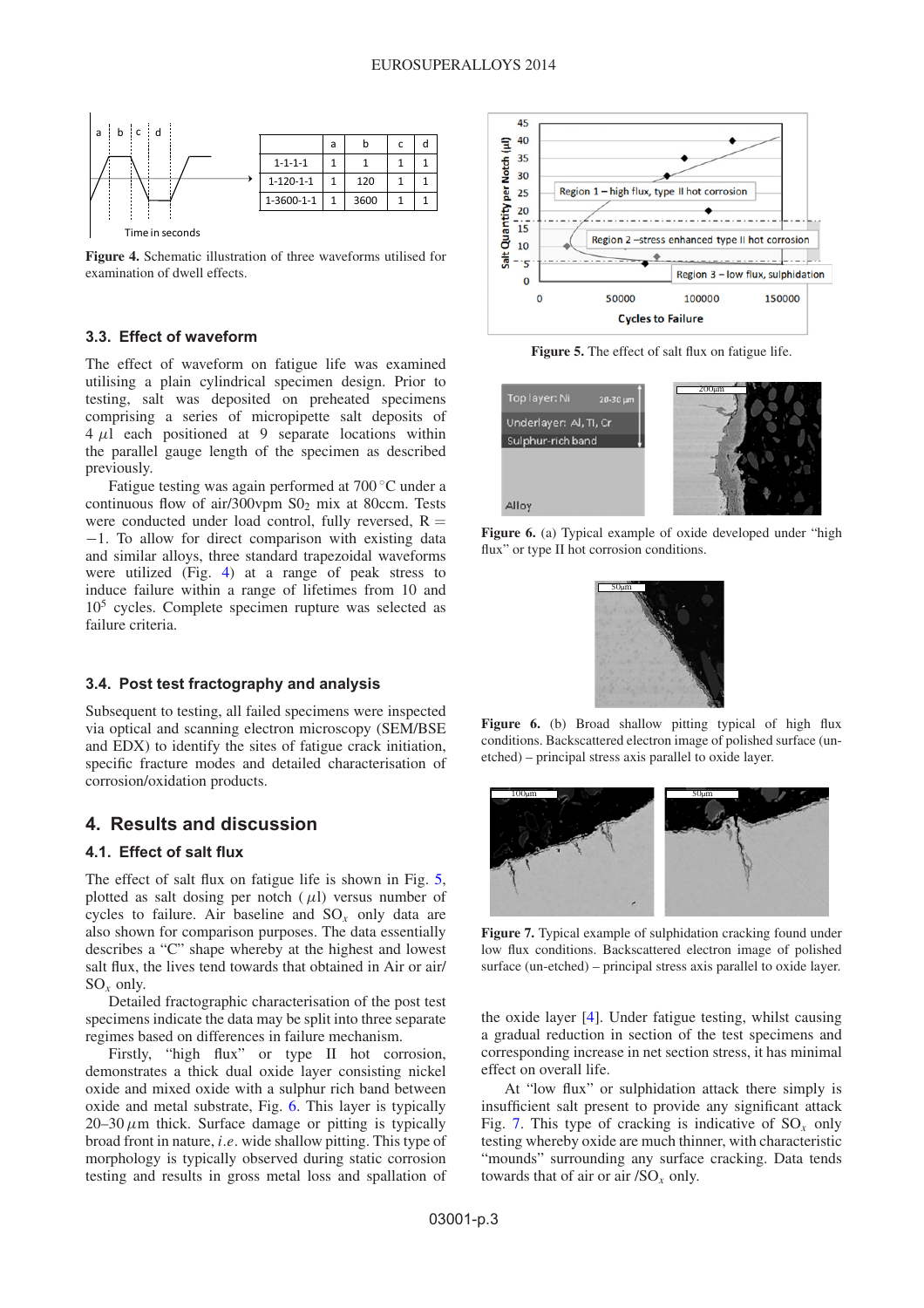<span id="page-3-0"></span>

**Figure 8.** Typical example of oxide developed under "correct flux" or stress enhanced type II hot corrosion conditions. Backscattered electron image of polished surface (un-etched) – principal stress axis parallel to oxide layer.

<span id="page-3-1"></span>

**Figure 9.** The effect of stress on fatigue life.

In contrast at intermediate flux/ "correct flux" specimens exhibit early stage/ stress enhanced type II hot corrosion. Specimen fractographic analysis shows a much thinner (typically 5–10  $\mu$ m) dual oxide layer, consisting of nickel oxide and mixed oxide, but the sulphur rich band between oxide and substrate is lacking. In this instance, sulphur is present as isolated titanium and chromium rich sulphide particles situated on the grain boundaries of the alloy ahead of the advancing oxide front, Fig. [8.](#page-3-0)

Localised breakdown of the oxide and cracking allow the formation of a localised defect or pit. This true "corrosion fatigue" process creates a highly localised stress enhancement feature and a significant reduction in life of up to 50–80% is seen.

#### **4.2. Effect of stress**

The effect of stress on fatigue life is shown in Fig. [9](#page-3-1) and is plotted as peak stress versus number of cycles to failure. Comparing the data obtained at the single stress level, a consistent life and consistent mechanism with minimal scatter is observed.

A comparison between cylindrical specimen and notch specimen design indicates that the notch specimens exhibit a slightly longer life. Scatter is again minimal and the correct mechanism is observed. The slightly longer life that is seen in the notch specimens is therefore presumably due to critical stressed volumes and cracking into regions of significantly lower bulk stress.

Examining the data obtained at different peak stress, it is observed that in general, all specimens have experienced a reduction in life, although specimens tested at intermediate stress levels suffer the largest effect. Again, the data may be split into 3 separate regimes. At the highest

<span id="page-3-2"></span>

**Figure 10.** Example of cracking exhibited at high stress. Backscattered electron image of polished surface (un-etched) – principal stress axis parallel to oxide layer.

<span id="page-3-3"></span>

Figure 11. (a) Example of cracking at intermediate stress. Backscattered electron image of polished surface (un-etched) – principal stress axis parallel to oxide layer, (b) high magnification micrograph of sulphide particle distribution.

stress level, the fatigue/or stress cycle is dominating the mechanism. There is very little corrosion evident on the specimens, (Fig. [10\)](#page-3-2) no localised pitting, and consequently minimal reduction in fatigue life.

As the stress level reduces, corrosion mechanisms begin to play a role and start influencing crack initiation mechanisms, Fig. [11.](#page-3-3) In this instance, stress enhanced type II hot corrosion occurs whereby the characteristic dual oxide and sulphide decoration of grain boundaries is present.

Closer analysis surrounding early cracking on the gauge reveals a "V" shaped region of deeper grain boundary sulphides are present.

This would indicate that early cracking has taken place followed by a period of incubation where the crack struggles to grow, allowing diffusion of sulphur into the material down the crack faces. After some subsequent number of cycles, cracking then advances through the remaining section of the material from the base of the decorated "V". This initial cracking and incubation period appears related to pre-test surface treatment/peening processes.

As test stress drops further still a characteristic pit / V shape feature is generated at the initiation site, Fig. [12.](#page-4-0) In this instance, grain boundaries that have previously been decorated by sulphides have dropped out, creating a small stress raising feature. Again the size and shape of this feature suggests early cracking and incubation, but in this instance grain dropout is necessary to trigger final cracking presumably due to the lower stresses on the test specimen. More recent evidence suggests that if test stress is dropped further still, there is then insufficient stress for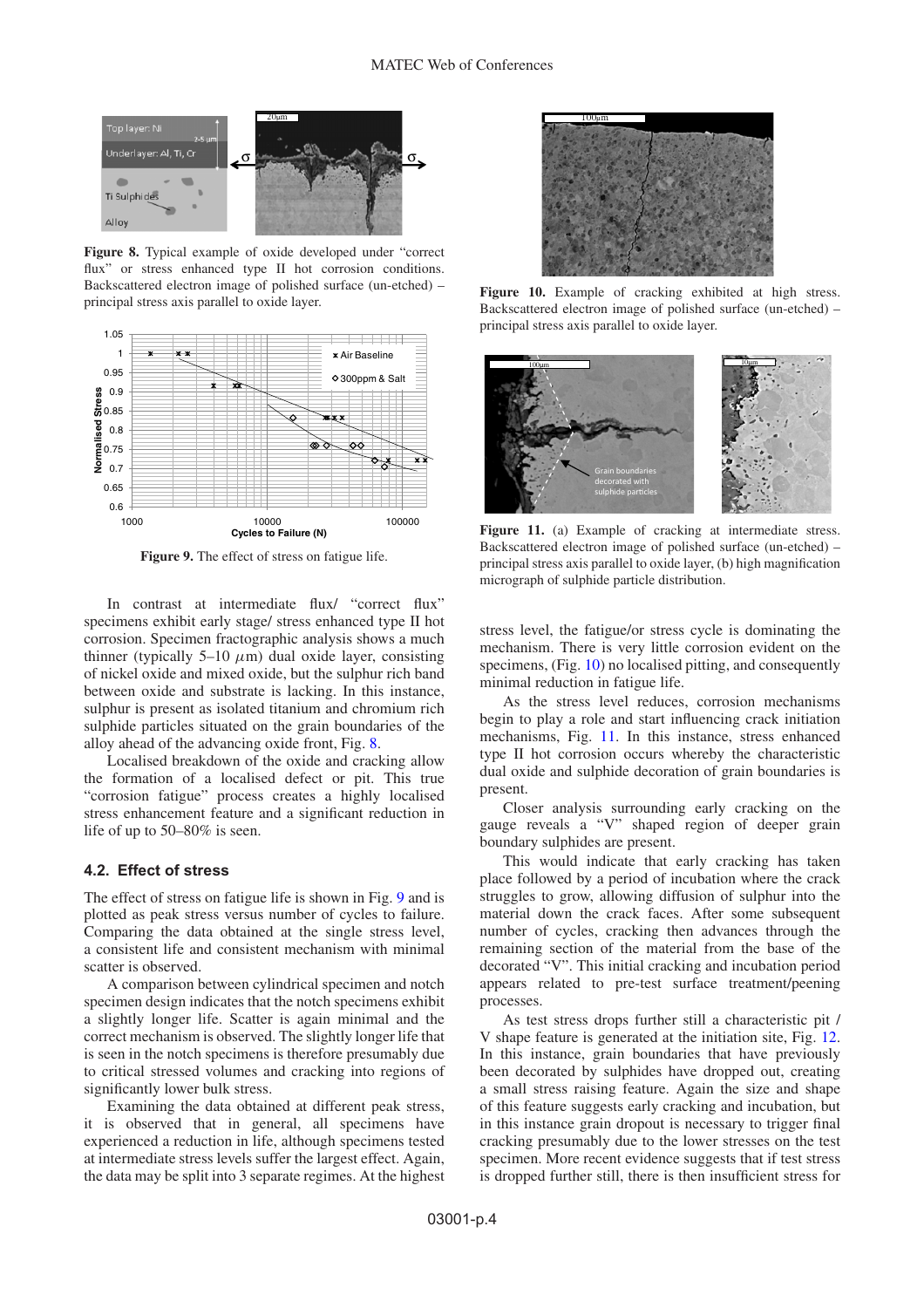<span id="page-4-0"></span>

**Figure 12.** Example of cracking at low stress. Backscattered electron image of polished surface (un-etched) – principal stress axis parallel to oxide layer.

<span id="page-4-1"></span>

**Figure 13.** The effect of waveform on fatigue life.

grain dropout and number of cycles tends towards air SO*<sup>x</sup>* only data.

Understanding of the influence of stress level and interactions with any peening treatment and local microstructure is key to fully understanding early cracking in these materials and is a subject of ongoing research [\[5](#page-5-4)]. Previous work [\[6](#page-5-5)] has shown that provided damage remains within the peened layer then cracking may be postponed. Whilst this work was performed utilizing prepitted specimens, so that the exact mechanisms of cracking were not investigated, it provided insight into the peening process itself and demonstrated that residual stress was not the dominant feature but the resulting deformed grains at the surface of the material that prevents cracking. This has subsequently been confirmed [\[7](#page-5-6)] whereby it was shown that by optimisation of this layer, it is possible to delay cracking under conditions of both corrosion and fatigue.

#### **4.3. Effect of waveform**

The effect of waveform on fatigue life is shown in Fig. [13](#page-4-1) as peak stress versus number of cycles to failure. The data indicate that as the dwell at peak stress is increase, a reduction in life is observed.

This is characteristic of the materials behaviour under elevated temperature in air due to interactions with time dependent processes such as oxidation and creep. Comparing the results with baseline air data, it is noticed that whilst a reduction in life is observed under

<span id="page-4-2"></span>

**Figure 14.** Oxide layer developed under 1 hour dwell conditions. Backscattered electron image of polished surface (un-etched) – principal stress axis parallel to oxide layer.

<span id="page-4-3"></span>

**Figure 15.** Oxide layer developed under 120 second dwell conditions. Backscattered electron image of polished surface (unetched) – principal stress axis parallel to oxide layer.

cyclic conditions, under conditions of 1-120-1-1 second conditions, the life compared with air is either similar or longer. No data is available for the 1 hour dwell under air for comparison. This again illustrates the intimate relationship between stress and environment. The absence of a reduction in fatigue life under extended dwell may be related to the absence of time independent processes and its relationship to oxide rupture. Detailed fractography reveals that under 1 hour dwell conditions a significant multi-layer oxide has developed with little evidence of sulphide decoration on grain boundaries, Fig. [14.](#page-4-2) In this case the sulphur is caught up in the advancing oxide front as a series of bands.

The formation of this stable oxide prevents diffusion of sulphur into the base material locally and thus prevents the formation of localised features. Examining sections taken from the 120 second dwell cycle, some evidence of localised breakdown of the oxide is present, Fig. [15.](#page-4-3) Where this has occurred, there are now sulphide particles decorating boundaries.

However, oxide/corrosion deposits are still significant indicating the development of a relatively stable layer that again provides protection to the base alloy. Whilst it is clear that the time dependent processes are dominating failure of the alloy at extended periods at peak stress, it is concluded that creep mechanisms are most likely influencing failure, rather than any corrosion fatigue mechanism. Evidence suggests that time independent processes are required to provide regular disturbances to the developing oxide that allows diffusion of sulphur to the base metal. Oxide film rupture mechanisms have been shown previously [\[7](#page-5-6)] to affect the fatigue performance of materials under corrosive conditions. In this case temperatures were insufficient to induce creep, however it was shown that the inclusion of dwell and rate of stressing,